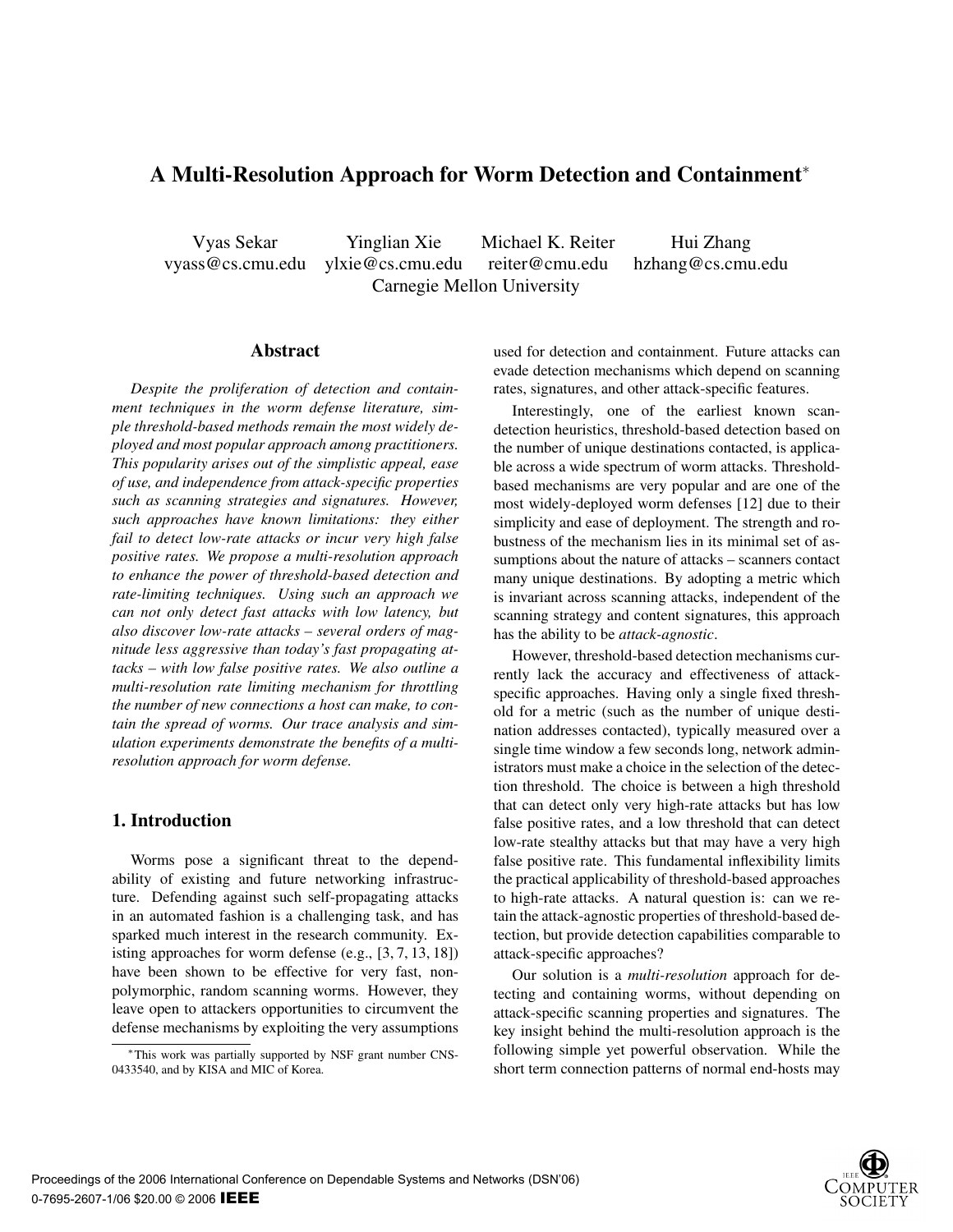be bursty, involving a large volume of traffic and connections to many unique destination addresses, hosts exhibit lower average connection rates when observed over longer timescales. As a result, we find that connection metrics, such as the traffic volume and the number of distinct destinations contacted, grow as a *concave* function of the size of the time window (i.e., the second derivative with respect to the time window size is negative). This suggests that using multiple resolutions with different detection thresholds at different time granularities will be an effective solution to detect a wide range of attack rates with low false positive rates.

Our traffic analysis (Section 3) confirms this intuition, and indicates the potential benefits of a multiresolution approach. We provide a systematic framework (Section 4) for realizing these benefits, by balancing the inherent tradeoff between the false positive rate and the detection latency (and hence the potential damage caused by infected hosts). We define the security cost of a system, in terms of the false positive rates and detection latencies, and outline an optimization framework for selecting parameters optimally for a multi-resolution detection system.

Our multi-resolution approach for containment (Section 5) draws upon a similar insight in the nature of endhost behavior. Locality in destination address selection suggests that throttling connections to new destinations that have not been contacted previously, will achieve the desired containment capability without disrupting the activity of normal hosts. Our evaluations demonstrate that a multi-resolution approach achieves enhanced containment capabilities over traditional approaches.

## 2. Related Work

Prior work has focused on understanding different worm propagation models (e.g., [10, 16]). Many techniques have been proposed for detecting worm outbreaks using either large-scale monitoring infrastructures (e.g., [19]) or locally deployed honeypots (e.g., [5]). There are also several systems for efficient and fast worm signature generation (e.g., [3, 7, 14]).

There has been surprisingly little work on detection of stealthy, low-rate, scanning attacks. Staniford et al. describe a mechanism for detecting stealthy port scans [15] arising outside the network, by using a historical probability model for different types of traffic. Our work focuses on detecting and throttling infected hosts inside a local network similar to [9, 13]. There are two compelling reasons for deploying such capabilities. First, rate limiting can reduce wasteful bandwidth con-

sumption and avoid overloading network and router resources. Second, such approaches can curb the internal spread of worms that exploit topological locality.

Chen and Tang [2] propose worm detection and containment based on connection failure rates. Jung et al. use sequential hypothesis testing [6, 13] to detect scanners by tracking failed connection attempts. Our approach is agnostic to the scanning strategy since it does not rely on failed connections.

Several worm containment methods have been suggested in the literature, including rate-limiting, quarantine, and signature-based filtering. Moore et al. [11] study the limits on the responsiveness of contentfiltering and address-blacklisting as containment measures, while Wong et al. [18] discuss the effectiveness of rate-limiting mechanisms. Zou et al. [20] present an analytical framework for reasoning about worm propagation in the presence of defense mechanisms. Williamson proposed the virus throttle [17] based on the observation that the number of connections to previously uncontacted hosts is fairly low. While the class of containment measures we evaluate have been proposed earlier in these contexts, our contribution is the design and evaluation of a multi-resolution approach for rate limiting.

Multi-resolution analysis in spatial and temporal dimensions, using Fourier and wavelet analysis, has been suggested for anomaly detection (e.g., [1, 4]). Calculating the number of unique destinations contacted over multiple time resolutions necessarily involves taking *unions* of the set of destinations contacted over multiple time bins. Signal analysis techniques are not suitable in this context as they cannot capture the semantics of such a union operation for multi-resolution analysis.

## 3. Motivation

In threshold based anomaly detection, the traffic monitor identifies abnormal activity by measuring specific traffic metrics and flagging suspicious observations which exceed a pre-set threshold within a specific time window. Commonly used metrics for detecting abnormal host behavior include the total traffic volume (number of packets or flows) and the number of unique destination addresses contacted (regardless of whether the connection was successful or not). Despite their widespread deployment, threshold-based mechanisms suffer from an inherent inflexibility arising from the conflicting goals in threshold selection. A large (i.e, conservative) threshold that accounts for normal traffic bursts will not be able to detect low-rate attacks, while a small (i.e., aggressive) threshold will result in high false

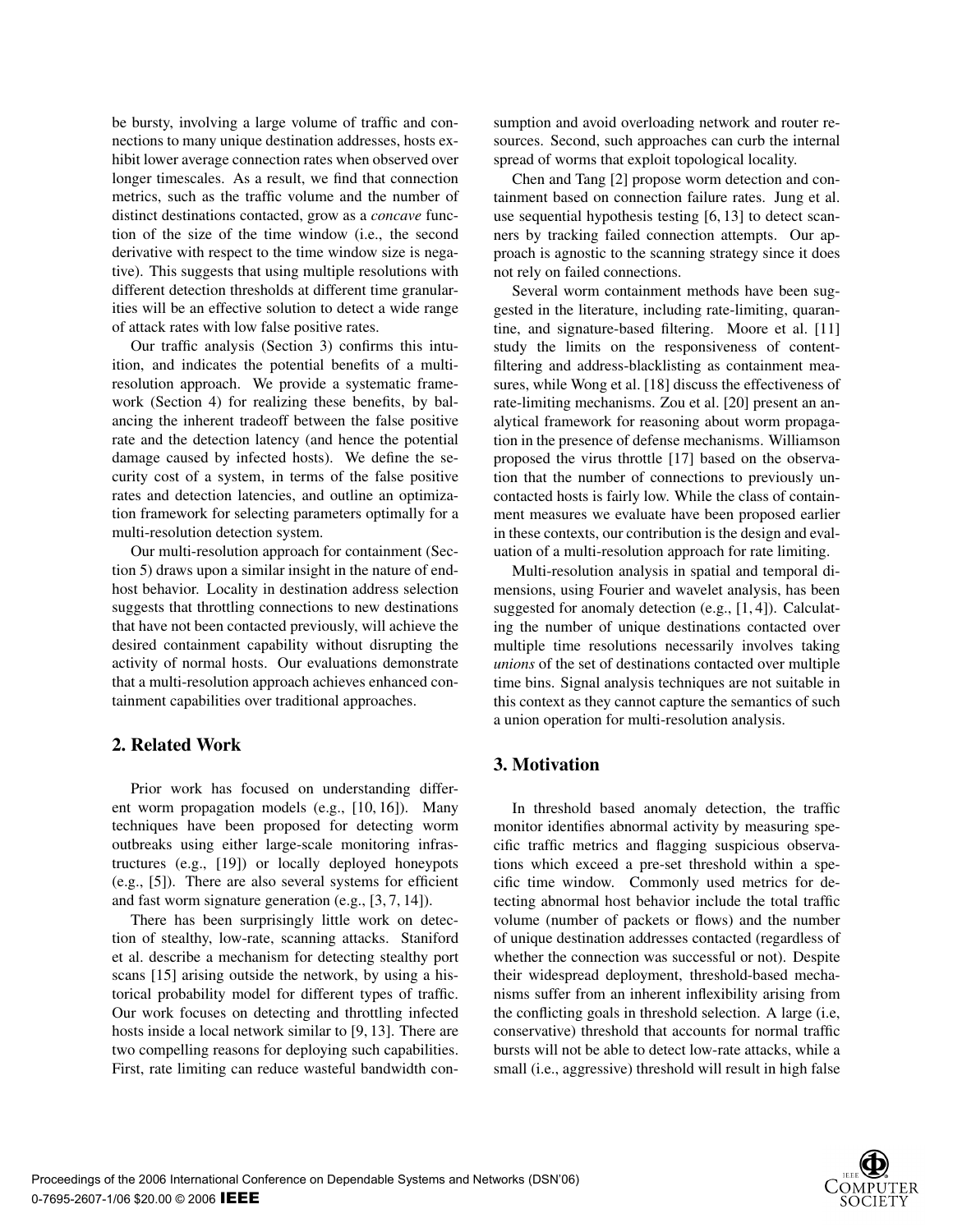positive rates where even small bursts of legitimate activity will be flagged as potentially anomalous.

With respect to worm detection, the metric of interest is the number of unique destination addresses contacted. If the number of unique destination addresses contacted by a benign host grows as a linear function of the time window, then a single-resolution approach operating with a fixed threshold is sufficient, as it will uniquely identify the (malicious) scanning rates we can detect. There are two observations which suggest that the number of unique destinations contacted will grow slower than a linear function of the time-window size. First, while normal traffic can be very bursty at short timescales, such bursts are seldom sustained for a longer period of time. Second, there is a significant amount of locality [8, 17] in the connection patterns of end-hosts. A host is likely to "talk" to destinations it has contacted before, and the number of new destinations contacted is low. If the growth trend (as a function of the time window size) is *concave*, i.e., the second derivative is less than or equal to zero, $<sup>1</sup>$  then a single-resolution approach</sup> may no longer be sufficient.

Dataset Description: We confirm this intuition regarding the nature of end-host behavior, using a weeklong packet-header trace collected between September 28 and October 4, 2003 at the border router of a university department. The router observes all traffic between internal hosts and the rest of the Internet (including other university hosts, file servers, and mail servers). The traces were anonymized, by removing packet payloads, and anonymizing IP addresses using a prefix-preserving anonymization scheme.<sup>2</sup>

In our analysis, we assume that each unique valid IP address inside the network corresponds to a unique endhost. This assumption is valid as there is no NAT/DHCP usage within the department. Due to the possibility of scans to invalid addresses, and the lack of information on the IP ranges used, we use the following heuristic for identifying valid addresses from the anonymized trace. First, we identified the most significant 16 bits of internal IP addresses space (after anonymization) of hosts within the network. If a host from within this known /16 network prefix successfully completed a TCP handshake with an external host (i.e., outside the /16), we select the host for analysis. Using this heuristic, we identified a set of 1,133 valid addresses in the week-long trace.

Traffic Analysis: For each of the 1133 identified hosts, we use the following method to measure the num-



(a) Growth of 99.5th percentile for different days (b) Growth of different statistics for Day 2

#### **Figure 1. Traffic growth is concave, suggesting a multi-resolution approach**

ber of distinct destinations it contacts. For TCP connections, we identify the packets with the SYN flag set, and add the destination to the *contact set* of the source. For UDP connections, we use a flow-based approach to identify the directionality of session initiation, i.e., the host which sends the first packet in a UDP session (with a timeout of 300 seconds) is considered the flow initiator, and we add the destination of this flow to the contact set of the source. We repeated our analysis with an undirected notion of connectivity (without session initiation semantics) and observed similar results. For the remainder of this paper, we use only the directional notion of connectivity.

The trace was binned into  $T = 10$  second nonoverlapping intervals, and we computed the number of distinct destination addresses contacted by each identified host over different window sizes using these binned observations. For our analysis, we used time window sizes ranging from 20 seconds to 500 seconds (i.e., from 2 to 50 bins). Given a window of size  $w$  seconds, we consider all possible sliding windows consisting of  $w/T$ bins. The number of destinations contacted by a host within the window of size  $w$  seconds will then be the union of the set of hosts contacted across  $w/T$  consecutive bins, each of duration T seconds.

Figure 1(a) shows the growth of the 99.5th percentile of the number of distinct destinations contacted for three different days in the week-long trace. Analyzing the slope of the curve we find that the growth trend as a function of the time window size is indeed concave. Figure 1(b) shows the growth of different statistical percentiles of the observed traffic on the second day of the trace. We observe that the concave trends are consistent across different statistical percentiles as well.

Next we proceed to analyze the detection capabilities of different time resolutions for different worm attacks. We characterize an attack in terms of the



<sup>&</sup>lt;sup>1</sup>While the growth may show convex behavior temporarily over small time ranges, it suffices if the overall (macro) behavior is concave. <sup>2</sup>tcpdriv, http://ita.ee.lbl.gov/html/contrib/ tcpdpriv.html.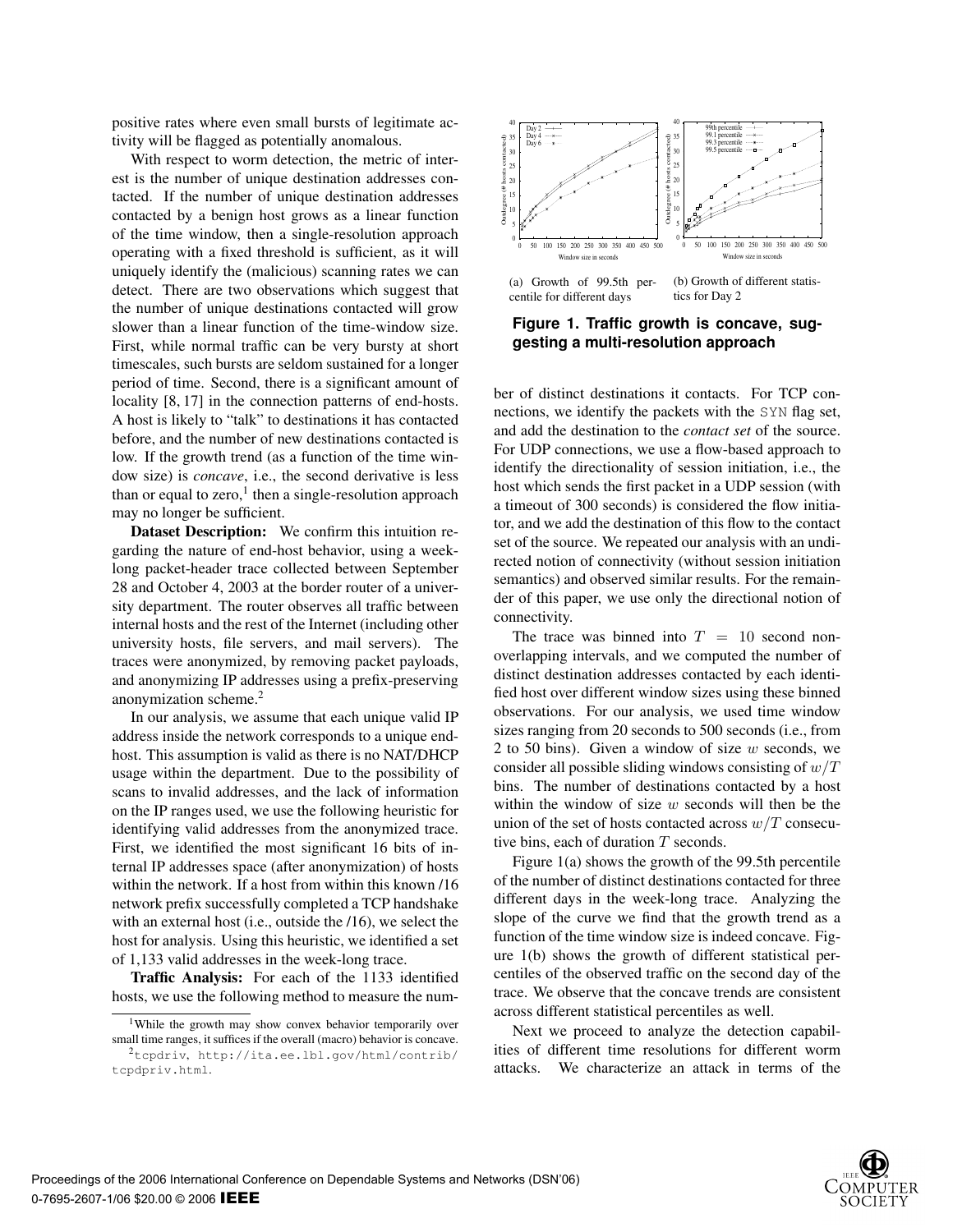rate  $r$ , which is the number of unique destination addresses contacted by each infected host per second. With a single-resolution threshold-based scheme, to detect worms with rate greater than  $r$  scans per second using a window of size w seconds, we would choose a detection threshold (for the number of unique destinations contacted) to be equal to  $r \times w$ . For a fixed rate r, a threshold lower than  $r \times w$  always detects the worm, and a higher threshold never does. Thus the notion of a false negative rate for detection of a fixed worm-rate  $r$ is not relevant for threshold-based detection. Hence, we focus on the potential false-positive rates of using different window sizes, for detecting different worm-rates. The false-positive rate for detecting worm-rate  $r$  at window size  $w$  is the probability that a normal host contacts more than  $r \times w$  unique destination IPs within a w second window. Using the week-long trace, we obtain a conservative<sup>3</sup> estimate of the false positive rate by calculating the number of events where one of the 1133 hosts within our network exceeds the connection threshold of  $r \times w$  unique destinations contacted within a w second sliding window.

Figure 2 shows the false positive rates using two different views – one fixing  $w$  and varying  $r$ , and the other fixing  $r$  and varying  $w$ . We note that the false positive rates decrease with larger time windows, suggesting that the resolution window can be a tunable parameter to tradeoff false positive rate and detection latency.



**Figure 2. Analyzing false positive rates**

Such trends suggest that we can simultaneously use different threshold values, each applied at a different time resolution, to detect a wide range of attack rates. This is the key idea behind a multi-resolution approach. Using multiple thresholds at multiple time windows, we should be able to detect fast attacks at small time windows, and low rate attacks at larger time windows. A multi-resolution approach can ensure not only low detection latency for fast scanning attacks, but also provide a new capability for exposing stealthy scanning attacks,

both with low false positive rates. Thus we can detect a wide spectrum of attack rates, independent of signatures and scanning strategies, while retaining the ease of use of threshold-based approaches.

## 4. Multi-Resolution Detection

The measurement study indicates the potential benefits of using a multi-resolution approach. Figure 3 depicts the various steps involved in the systematic design to realize these benefits. The first step involves identifying traffic metrics of interest for anomaly detection and rate-limiting. We use the number of unique destinations contacted, since it is largely independent of wormspecific properties.



The next two steps involves the identification of different window sizes and deriving detection thresholds for each different window. The threshold selection step can be viewed as an optimization procedure, which given the operating costs and constraints specified by the network administrator, selects detection thresholds for the different window sizes optimally. This process is guided by historical traffic profiles of the host population. Over time, administrators can provide additional feedback to fine-tune the system parameters, using deployment-specific expertise.

#### **4.1. Threshold Selection**

This section outlines the threshold selection procedure for a multi-resolution detection system, delineating the set of tradeoffs and constraints involved. Input:

• The desired detection capability of the system, specified by a range of worm-rates  $R =$  $[r^{min}, r^{max}]$ . As a simplifying assumption, we assume that  $R$  is a discrete set consisting of all values



<sup>3</sup>This is a conservative estimate since we might be detecting real scanning activity as well.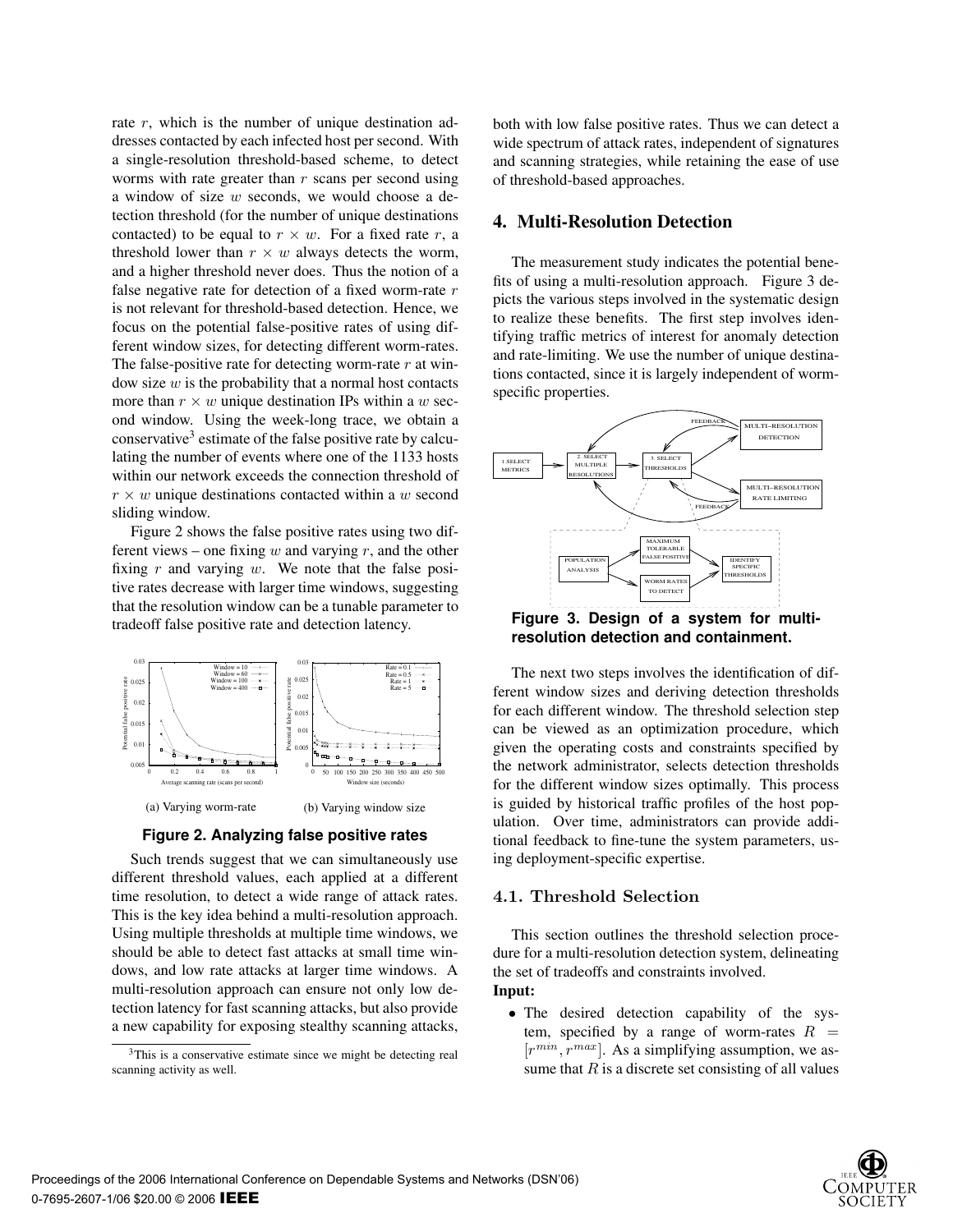between  $r^{min}$  and  $r^{max}$ , in increments of a predefined step value r*step*.

- The set of time resolutions  $W$ , between  $w^{min}$  and w*max* , over which end-host behavior is monitored.
- The third input to the formulation is a set of different  $fp(r_i, w_j)$  values, for each  $r_i \in R$  and  $w_j \in W$ , where  $fp(r_i, w_j)$  is the false positive rate associated with identifying the worm rate  $r_i$  using a time resolution of window size  $w_j$ . Since we adopt a data-driven approach for parameter selection, we assume that each administrator has historical traffic profiles of hosts within their network. For a given  $r_i$  and  $w_j$ ,  $fp(r_i, w_j)$  can be obtained from the historical traffic profiles, by computing the number of hosts that contacted greater than  $r_i \times w_j$  unique destinations in  $w_j$  seconds (similar to the analysis in Section 3).

Section 4.4 suggests guidelines on how network administrators can select these input parameters.

Security Cost: There are two orthogonal objective functions in the design of a detection system: the false positive rate and the potential damage done by the attack before detection. If we wanted the lowest possible false positive rate and did not care about the damage done by worms with scanning rates in the spectrum of rates specified by  $R$ , then we would use a single-resolution approach using the largest window-size in  $W(w^{max})$ with a threshold corresponding to  $r^{min} \times w^{max}$ . On the other hand, if the only concern is with respect to the damage caused, then a single-resolution approach using the smallest window-size in W (w*min*) with a threshold of  $r^{min} \times w^{min}$  would be optimal. There is an inherent tradeoff between the false positive rate and the damage done, and the goal is to find an optimal multi-resolution approach in this design space.

We formalize these two orthogonal cost factors as the *Detection Accuracy Cost* (*DAC* ), which is a function of the false positive rate, and the *Detection Latency Cost* (*DLC* ), which is a function of the total damage that an attack causes before it is detected. For worm and scanning attacks, a natural notion of the *DLC* is in terms of the number of destination addresses an infected host contacts before it is detected as an anomaly.

The security cost is a function of the *DAC* and the *DLC* . The goal of this paper is not to construct an ideal cost model for intrusion detection systems. Rather, we wish to demonstrate the potential benefits of a multiresolution approach. Hence, to model the security cost of the detection system, we use a simple linear combination,  $Cost = DIC + \beta \times DAC$ . The parameter  $\beta$  (specified by the network administrator) needs to account for

the possibly different scales over which the two cost factors are measured, and to possibly normalize the *DAC* and the *DLC* into a uniform dollar-cost. Intuitively,  $\beta$ lets us achieve the desired tradeoff between latency and accuracy. Administrators who want a conservative detection system (i.e., lower false positive rate) would select a high  $\beta$ , while those who desire a more aggressive detection approach (i.e., lower detection latency) would select a lower  $\beta$ .

**Objective:** For a given  $\beta$ , the goal is to minimize the security cost  $Cost = DIC + \beta \times DAC$ , i.e., to find detection thresholds for the different time windows which minimizes the overall security cost of the system.

ILP Framework: We present an Integer Linear Programming (ILP) formulation modeling cost criteria and detection constraints.

First, we define  $\{0,1\}$  variables  $\delta_{ij}$ , to model the assignment of different worm-rates to different windows.

$$
\delta_{ij} = \begin{cases} 1 & \text{if rate } r_i \text{ is assigned to time-window } w_j \\ 0 & \text{otherwise} \end{cases}
$$

To represent the fact that each worm rate has to be assigned to some time window, i.e., the system must detect all rates within the desired spectrum, we have the following detection constraints:

$$
\forall i, \sum_{j=1}^{|W|} \delta_{ij} = 1
$$

The false positive rate  $(f_i)$  associated with the detection of worm-rate  $r_i$  can be expressed in terms of the different *fp* values available from the historic traffic profiles. Since the rate  $r_i$  is assigned to exactly one of the windows, we have:

$$
f_i = \sum_{j=1}^{|W|} fp(r_i, w_j) \times \delta_{ij}
$$

The damage done by the worm rate  $r_i$  before it is detected, can be written as:

$$
d_i = \sum_{j=1}^{|W|} r_i \times w_j \times \delta_{ij}
$$

The latency cost *DLC*, caused by the set of wormrates  $R$ , is expressed as:

$$
DLC = \sum_{i=1}^{|R|} d_i - d_i^{min}
$$

Here  $d_i^{min}$  represents the damage done if we use the smallest available time window in the set  $W$  for detection, i.e.,  $d_i^{min} = r_i \times w^{min}$ . The *DLC* models the additional damage that is allowed by possibly choosing a longer detection latency for each worm-rate.

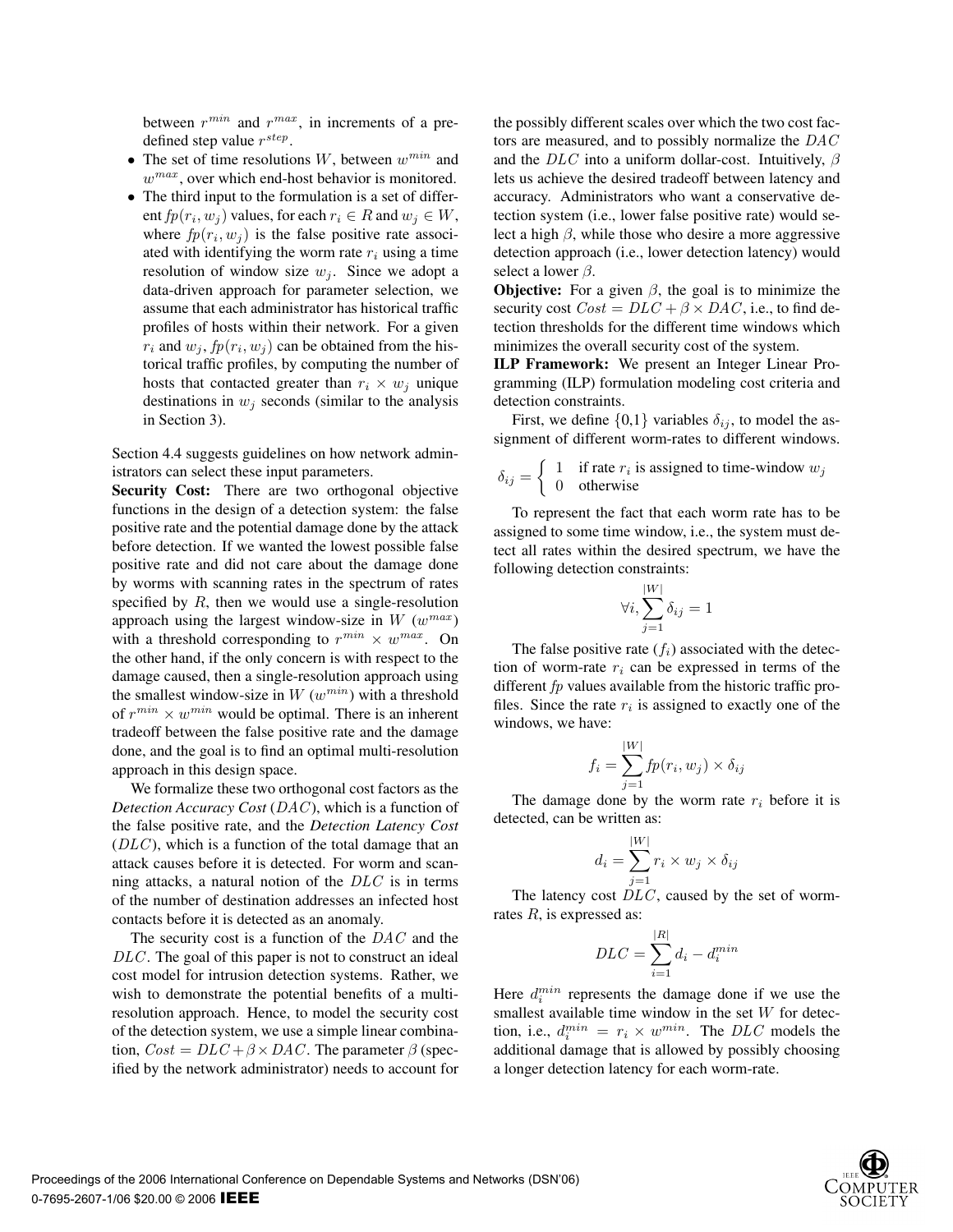The last part of the formulation is to find an expression for the false positive cost criterion *DAC* , as a function of the individual  $f_i$  values. The overall false positive rate of a multi-resolution system cannot be expressed directly as a combination of the false positive rates of individual resolutions, i.e., we cannot obtain an analytical closed form due to possible overlap across alarms from different time resolutions. For example, a fast scanning host may be flagged as anomalous by both the smaller window sizes and by the larger window sizes, even though it is conceptually a single alarm.

It appears that unless we try out every possible combination of time-resolutions and thresholds, we cannot obtain the *DAC* . Instead of using a brute-force approach of trying all possible combinations, we present two simple alternative models: *Conservative* and *Optimistic*, that can be used in the formulation.

For the conservative combination, we take the *DAC* to be the sum of the individual false positive rates. The conservative model assumes that there is no overlap between the alarms from different time resolutions, and hence adds up the false positive rate across all the worm rates. Formally,

$$
DAC_{Conservative} = \sum_{i=1}^{|R|} f_i
$$

For the optimistic combination, we take the *DAC* to be the maximum of the individual false positive rates. The optimistic estimate assumes that the alarms across the different time resolutions overlap completely, and as a result the overall false alarm cost will be the maximum across the different worm-rates. This can be formally expressed using the following linear constraints:

$$
\forall i, DA\,{{\cal C}optimistic} \geq f_i
$$

**Output:** The above formulation $4$  can then be solved to obtain the optimal  $\delta_{ij}$  assignments. Given the different  $\delta_{ij}$  values, the thresholds for the multi-resolution approach are easy to obtain. For each window-size  $w_i$ , with at least one  $\delta_{ij}$  being non-zero, the threshold is  $r_j^{min} \times w_j$ , where  $r_j^{min}$  is the smallest worm-rate assigned to  $w_j$ .

#### **4.2. Analysis**

We select R, with  $r^{min} = 0.1$  scans/second, in increments of  $r^{step} = 0.1$ , up to  $r^{max} = 5$  scans/second. For W, we use a minimum time window of 10 seconds, and a maximum time window of 500 seconds. The *fp* estimates are obtained as described in Section 3. We use a



general purpose constraint optimization solver glpsol to obtain the optimal assignments for the different  $\delta_{ij}$ values, for both the conservative and optimistic models. Obtaining the optimal solution with glpsol was fairly efficient – within one second with 50 worm-rates and 13 window sizes. We observe that for the conservative *DAC* model, a simple greedy algorithm can provide the optimal assignments. Each worm rate  $r_i$  is assigned to the window size  $w^*(i)$  that minimizes the function  $r_i \times w_j + \beta \times fp(r_i, w_j)$ . It is easy to see why the greedy assignment is optimal. If in the optimal solution,  $r_i$  is assigned to  $w_i \neq w^*(i)$ , changing the assignment of  $r_i$  to  $w^*(i)$  will only reduce the contribution of  $r_i$  to the overall cost, and hence will reduce the overall cost.

To study the tradeoff between the *DAC* and the *DLC*, we vary  $β$ . Figure 4 shows the number of worm rates assigned to each window size as a function of  $\beta$ . This helps visualize the contribution of the different resolutions in a multi-resolution approach. With low  $\beta$  we expect that the latency factor dominates, and a majority of the rates will be assigned to the smaller timewindows. As  $\beta$  increases, the contribution of the false positive cost becomes more dominant and the assignment will tend to distribute more evenly across the time windows. We also observe that for large values of  $\beta$ the *DAC* dominates, causing the assignment to be completely biased toward the largest window size (500 seconds in our analysis). Due to the nature of the optimistic cost model, we find that the distribution is rather skewed, and only a small number of time resolutions (4-5) are used at any given time. With the conservative model, we observe that the assignments are more evenly distributed.

#### **4.3. Implementation**

A multi-resolution detection system can be deployed at the access and internal routers of an enterprise, either as a stand-alone system or as a module in popular



<sup>4</sup>We have found that in noisy datasets it is necessary to add constraints so that thresholds increase monotonically with window size.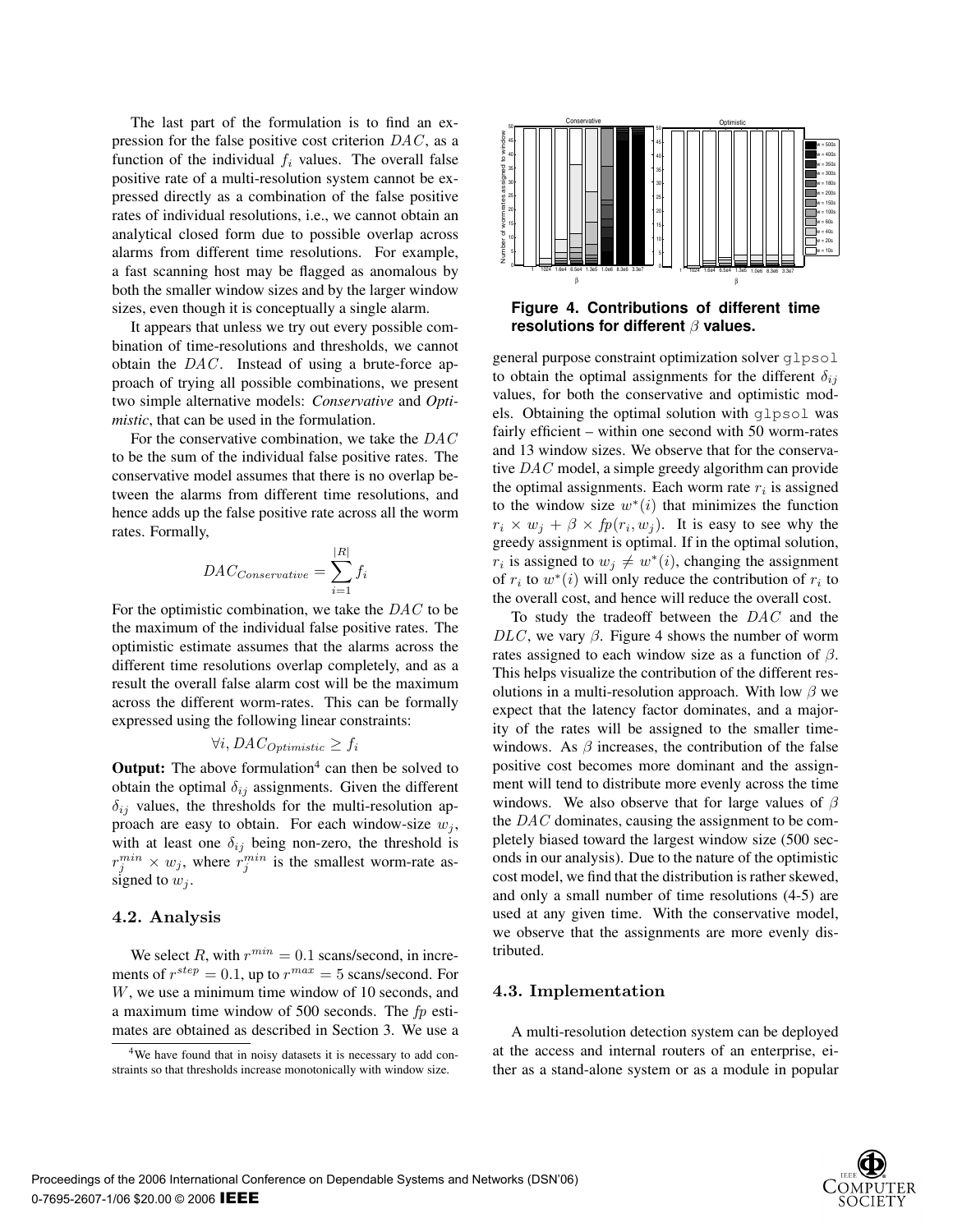|                             | MULTIRESOLUTIONDETECTION $(W, T, H, M)$                       |
|-----------------------------|---------------------------------------------------------------|
|                             | // W is the set of time resolutions                           |
|                             | // $T: W \to \mathbb{R}$ is the set of thresholds             |
|                             | $//H$ is the set of hosts                                     |
|                             | // $M : H \times W \to \mathbb{R}$ is the set of measurements |
| $\mathbf{1}$                | <b>for</b> each host $h \in  H $ <b>do</b>                    |
| $\mathcal{D}_{\mathcal{L}}$ | for each window $w \in  W $ do                                |
|                             | // Check if it exceeds the threshold                          |
| 3                           | if $(M(h, w) > T(w))$                                         |
|                             | then                                                          |
| 4                           | $A(h) \leftarrow 1$                                           |
| 5                           | <b>if</b> $(A(h) > 0)$                                        |
|                             | then                                                          |
|                             | // t is the current timestamp                                 |
|                             | Flag $\langle h, t \rangle$ as an anomaly                     |

#### **Figure 5. Multi-resolution detection**

IDSes (e.g., [12]). We have implemented a proof-ofconcept prototype of the multi-resolution detection system, which monitors the network activity of each internal host using multiple resolutions. Our current implementation is a stand-alone version, running on a commodity desktop (Pentium IV 2.4 GHz, 1 GB RAM), emulating a real-time detection system by reading in a packet trace through a libpcap front-end. Even with very few code optimizations in our implementation, the CPU and memory requirements for performing such multi-resolution detection in a network with over a thousand hosts are small, suggesting that such an approach is feasible for small to medium size enterprise networks.

The procedure for multi-resolution detection is outlined in Figure 5. The detection system first obtains the number of distinct destination addresses contacted by each host (in the set  $H$ ) using sliding windows of different sizes (in the set  $W$ ) to obtain the set  $M$  of perhost measurements.  $T(w)$  represents the threshold for the number of unique destinations contacted as a function of the time window  $w$ . These thresholds are obtained from the output of the ILP framework described in Section 4.1. For each host  $h$ , and each window size  $w$ , we check if the measured value is greater than the detection threshold  $T(w)$ . A host's behavior is flagged as anomalous if its activity exceeds the threshold for at least one of the constituent resolutions, i.e., conceptually we are taking the union of the alarms raised in each of the window-sizes. Each alarm raised by the system is a tuple of the form *(hostid, timestamp)*, which means that *hostid* exceeded the connection threshold for at least one of the time windows ending at *timestamp*.

We evaluate our prototype using traces collected on

two additional days (Oct 8th and 9th, 2003) as test data to evaluate the potential false alarm rates. The threshold settings were derived from the same input settings used in Section 4.2, using a conservative cost model with  $\beta =$ 65536. As described in Section 3, we bin the data into 10 second bins, and for each bin we get the set of unique destination IP addresses contacted by each of the 1133 hosts within the network.

We found it useful to include a reporting mechanism that coalesces alarms temporally. The temporal aggregation allows us to report a single alarm for anomalies which are localized in time, instead of generating an alarm for each anomalous observation. The temporal clustering procedure identifies the start and end of an alarm event, and clusters together anomalous observations for a given host that are close in time. For example, if for a given host we have alarms at times  $t_i, t_{i+1}, ..., t_{i+k_1}$  and  $t_j, t_{j+1}, ..., t_{j+k_2}$ , with  $j > i +$  $k_1 + 1$ , we report it as only two alarms at times  $t_i$  and  $t_j$ instead of generating  $k_1 + k_2$  alarms.

Figure 6 shows the alarms generated by alternative approaches for specific snapshots on the two different days. For purposes of visualization, we aggregate alarms over five minute time intervals, and show only a four-hour snapshot. Table 1 summarizes the number of alarms of a multi-resolution detection approach and single-resolution approaches of different window sizes. The multi-resolution approach is denoted as *MR*, and a single-resolution approach using a window of size  $w$  is denoted as  $SR-w$ . The thresholds for the singleresolution approaches are chosen to be able to detect all possible worm rates that the multi-resolution approach can detect. From our results, we observe that the number of alarms generated with single-resolution approaches is up to two orders of magnitude greater than the multiresolution approach.

Analyzing the alarms from the multi-resolution approach, we found that more than 65% of the alarms are raised by less than 2% of the hosts in the network. This suggests that the effective workload of a system administrator to investigate these alarms will be significantly less than the number of alarms raised. Further, the number of alarms generated by our system is not unmanageable for manual or semi-automated diagnosis, and the alarm rates reported above are in fact conservative estimates of the actual false-positive rate.<sup>5</sup> From these observations, we believe our multi-resolution approach serves as a practical starting point for detection of stealthy, low-rate scans.



<sup>5</sup>Due to trace anonymization and absence of payload information, we could not independently verify true positives within the alarms.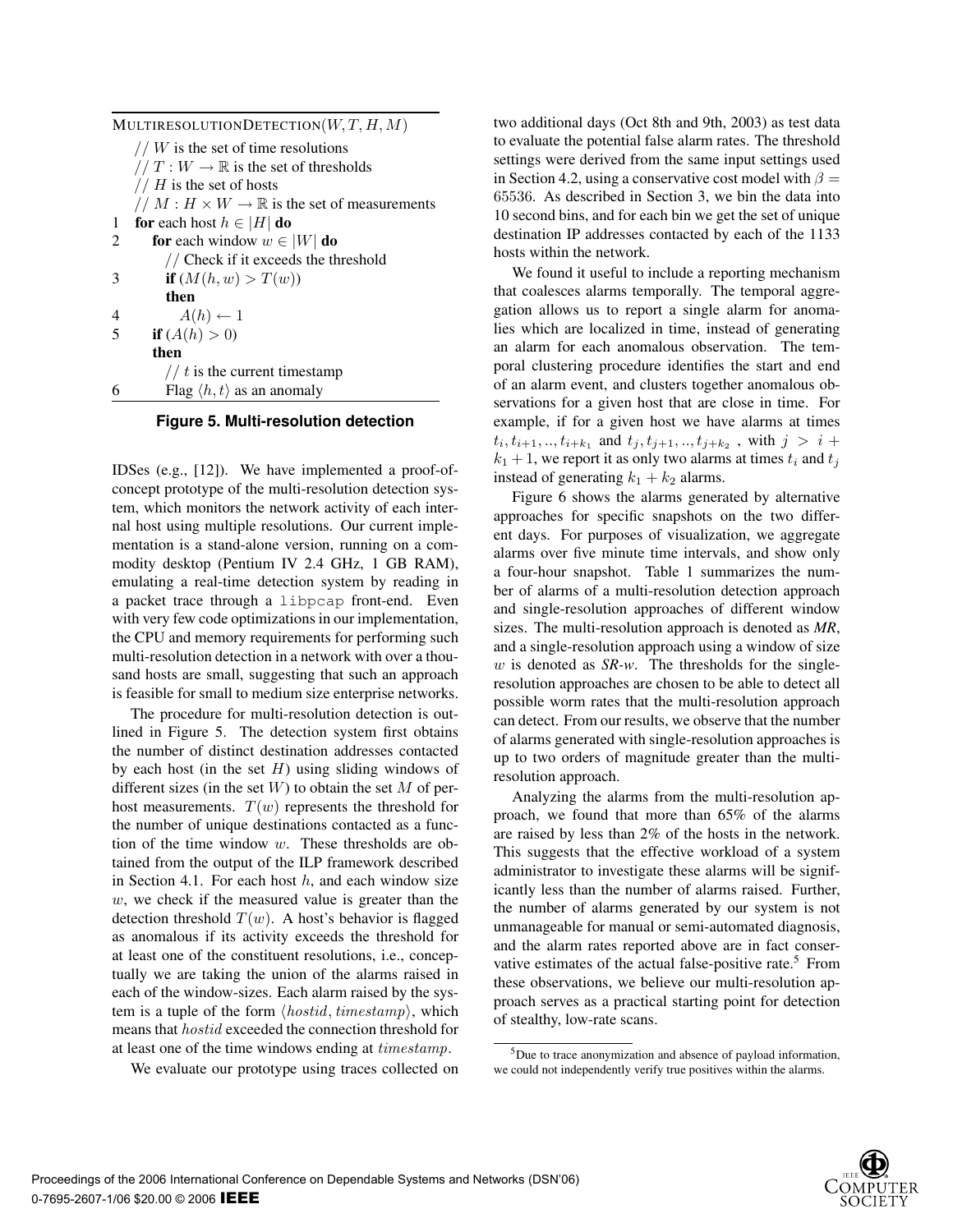

**Figure 6. Comparing multi-resolution and single-resolution detection**

|               | Number of alarms (per 10-seconds) |         |         |         |
|---------------|-----------------------------------|---------|---------|---------|
| Detection     | Oct 8                             |         |         | Oct 9   |
| Approach      | Average                           | Maximum | Average | Maximum |
| $SR-20$       | 3.37                              | 16      | 3.19    | 18      |
| SR-100        | 0.56                              |         | 0.53    |         |
| <b>SR-200</b> | 0.17                              |         | 0.15    |         |
| MR            | 0.04                              |         | 0.04    |         |

#### **Table 1. Summary of alarms**

### **4.4 Discussion**

Section 4.1 assumes that the network administrator provides  $R$  and  $W$  values for obtaining the detection thresholds. R would be selected based on the range of worm-rates the administrator is interested in, i.e., the desired detection capability of the system. The choice of W depends on the computation and memory resources available. The memory requirement is determined by  $w^{max}$ , the largest window size in W, while the compute load depends on the number of windows chosen (i.e.,  $|W|$ ). Having a wider spectrum of W and more fine-grained selection of window sizes can only improve the threshold selection. If using a small subset of  $W$ gives a solution with better security cost, the optimization framework will automatically use only these useful window sizes. Our experiments indicate that even simple and coarse-grained selection of  $W$  and  $R$  yields substantial performance benefits.

For the *fp* values, it would be desirable that they are obtained from "clean" historical traffic profiles. Since obtaining completely noise-free traffic data is not practical, in our evaluations we find the use of conservative false positive estimates (i.e., treating possible true positives as potential false positives) to be a reasonable approximation for threshold selection. The reason is that the effect of a small number of true positives and isolated data anomalies on a large population distribution is rather minimal. With larger population sizes and lengths of historical traffic profiles, the effect of data anomalies can be further minimized.

Section 4.1 finds threshold settings that minimize the security cost for detecting a given spectrum of wormrates. Alternatively, the administrator may desire to maximize the spectrum of worm-rates that can be detected with a multi-resolution detection system, for a given constraint on the operating cost. This can in fact be obtained through a process of iterative refinement which uses our ILP formulation as a sub-routine. The administrator can start with  $r^{min} = 0$ , obtain the minimal security cost from the ILP solver, and check if the parameters returned meet the cost constraints. If the constraints are not met, then she can adaptively refine  $R$  by increasing  $r^{min}$ , until the security cost meets the operating cost constraint.

#### 5 Multi-Resolution Rate-Limiting

While detection of infected hosts may help in faster deployment of patches or generation of worm signatures, it does not have a direct impact on attack containment. In this section, we describe and evaluate a multi-resolution approach to worm containment, where we rate limit the number of distinct destinations that an infected host connects to.





is active (Figure 7), the *detection* phase (before its activity raises an alarm) and the *quarantine* phase (before it stops generating more malicious traffic into the network). Quarantine typically involves manual or semi-automated investigation of the detected host by a network administrator. The administrator can subsequently quarantine the infected host either by isolating it from the network, or by "cleaning" it and applying vulnerability-specific patches. While the damage caused by an infected host during the detection phase (between  $t_i$  and  $t_d$ ) is unavoidable since it takes a nonzero amount of time to discern malicious activity, the damage inflicted during the quarantine phase  $(t_d$  to  $t_q$ ) can be minimized using rate limiting mechanisms.

Our multi-resolution approach to rate limiting is described in Figure 8. The input to the rate limiting module is a set of time resolutions  $W$  and connection limiting thresholds  $T$ , in terms of the number of (unique) destinations that a host is allowed to contact. Let  $t_d^h$  denote the detection time for host  $h$ . Suppose at time  $t$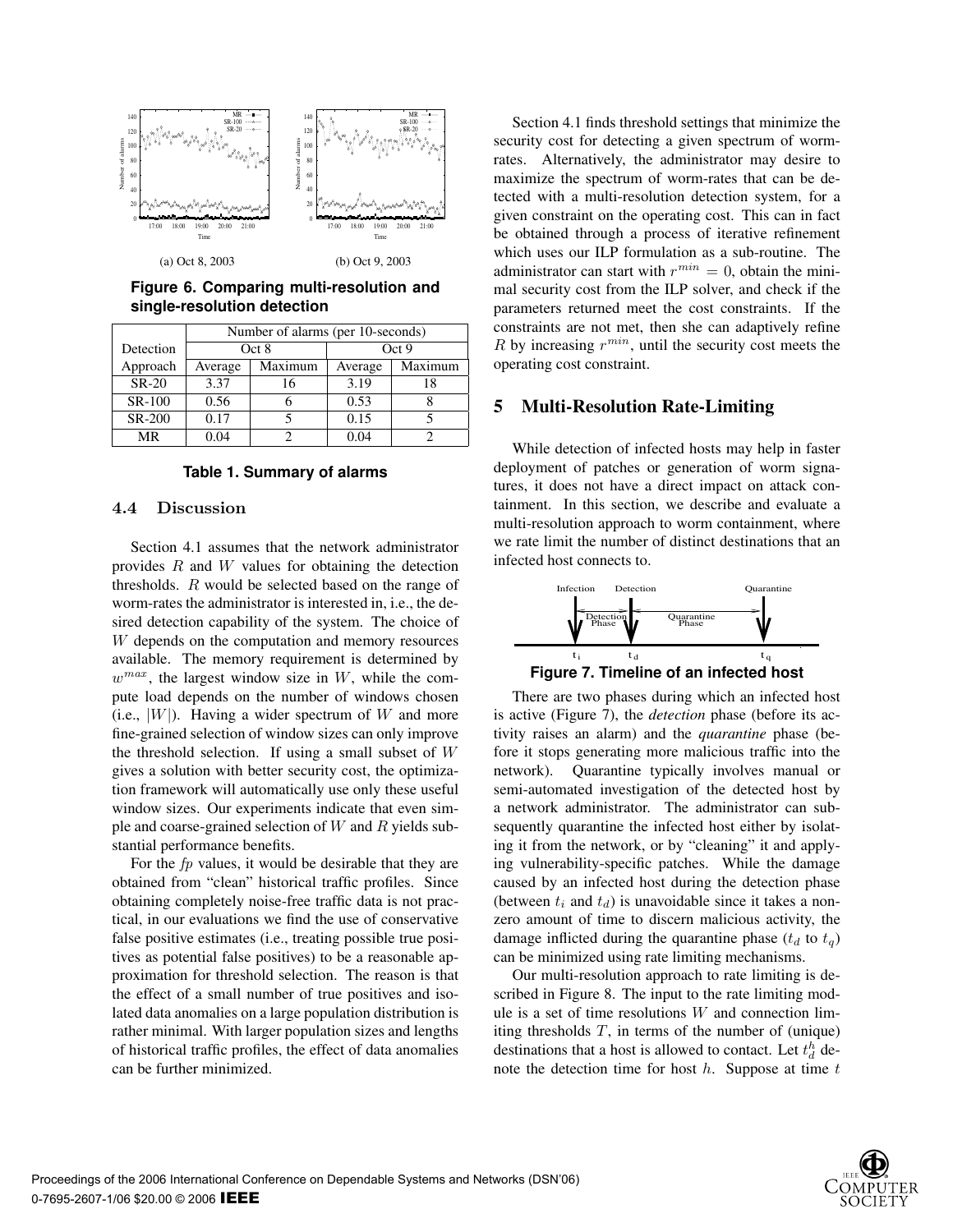| MULTIRESOLUTIONCONTAINMENT $(W, T)$                                |
|--------------------------------------------------------------------|
| // W is the set of time-windows                                    |
| // $T: W \to \mathbb{R}$ is the set of containment thresholds      |
| Detect possibly anomalous hosts H<br>1                             |
| for each flagged host $h \in H$ do<br>2                            |
| Let $t_d^h$ be time at which host h was flagged<br>3               |
| // Suppose $h$ attempts to contact $x$ at time $t$                 |
| $//$ Find the nearest, higher time window                          |
| $Upper_{t-t_a^h} \leftarrow \min_{w \in W} w \ge (t - t_a^h)$<br>4 |
| $// AC$ is number of connections allowed                           |
| 5<br>$AC \leftarrow T(Upper_{t-t_1^h})$                            |
| $// CS$ is the Contact Set, initially empty                        |
| if $( CS(h)  > AC)$<br>6                                           |
| then                                                               |
| 7<br>Deny this connection                                          |
| else                                                               |
| 8<br>Allow connection, Add x to $CS(h)$                            |
| Figure 8. Multi-resolution containment                             |

 $($   $> t_d^h$ ), host *h* attempts to contact destination x. If x is already in  $h$ 's contact set, the connection is allowed. If  $x$ is not in the contact set, then the rate limiting mechanism checks if this connection can be allowed, i.e., whether  $h$ has exceeded its connection threshold for the next higher time window. If the threshold has already been exceeded the connection is denied, otherwise the connection is allowed and  $x$  is added to  $h$ 's contact set.

To evaluate the effectiveness of a multi-resolution approach for rate limiting we performed simulation experiments, emulating the spread of a random scanning worm attack over a host population of size  $N = 100000$ hosts. We assume that the total address space is twice the size of the host population, and set the fraction of hosts vulnerable to five percent. We model the duration of the quarantine phase  $(t_q - t_d)$  from Figure 7) as being uniformly distributed between 60 and 500 seconds. We use the multi-resolution detection system, described in Section 4.3, as our anomaly detection mechanism. The length of the detection phase will thus be the smallest time window at which an infected host exceeds its connection threshold.

We compare the containment capabilities of a multi-resolution rate-limiting approach against a singleresolution approach. For the multi-resolution approach we use the same set of windows used in the detection module (Section 4.3), while for the single-resolution approach we use a window of size 20 seconds. To perform a fair comparison across the two rate-limiting approaches, we need to select throttling thresholds such that the overall false positive rates (i.e., disruption

caused to normal connections) are normalized. We choose the thresholds for multi-resolution and singleresolution rate-limiting to be equal to the 99.5th percentile of the traffic distributions at different windowsizes (described in Section 3). This ensures a fair comparison, since it normalizes the false positive rates of both methods to be  $100 - 99.5 = 0.5\%$ .

There are six combinations of quarantine and rate limiting mechanisms. At one extreme, we have a worm spreading with no containment mechanisms in place, and at the other extreme we have multi-resolution rate limiting used in conjunction with quarantine. Figure 9 shows the growth of the different scanning worms, in terms of the fraction of vulnerable hosts that have been infected as a function of time. Each simulation experiment was repeated over 20 independent runs, and we report the average over the 20 runs. We find that across all three scanning rates, the multi-resolution rate limiting (MR-RL) mechanism outperforms the singleresolution rate limiting (SR-RL) and quarantine-based containment measures. For example, with a scanning rate of 0.5 scans/second, we find that the fraction of vulnerable hosts infected at time  $t = 1000$  seconds, with MR-RL+Quarantine is only 10%, which is one-third of the fraction of hosts infected with SR-RL+Quarantine, and just one-sixth of the fraction of hosts infected using quarantine alone. Across different scanning rates, we find that the multi-resolution approach gives at least a two-fold improvement over a single-resolution approach. In fact, we notice that the containment effect of MR-RL is comparable to that of SR-RL and quarantine used together.

## 6 Conclusions

The multi-resolution approach presented in this paper tackles the notion of stealthy scanning attacks along the dimension of scanning rate, providing the ability to detect and contain attacks across a wide spectrum of scanning rates. By focusing on an *attack-agnostic* metric, the number of distinct destinations contacted by a host, our approach is robust across a large class of worm attacks as it is independent of scanning strategies and worm signatures. The simple but powerful observation that guided our design is that this traffic metric grows as a concave function of time. Our experiments show that such an approach significantly enhances the detection and containment capabilities against a wide spectrum of slow propagating worm attacks. As future work, we are adding more spatial and temporal traffic profiles, and other relevant traffic metrics into the multi-resolution framework.